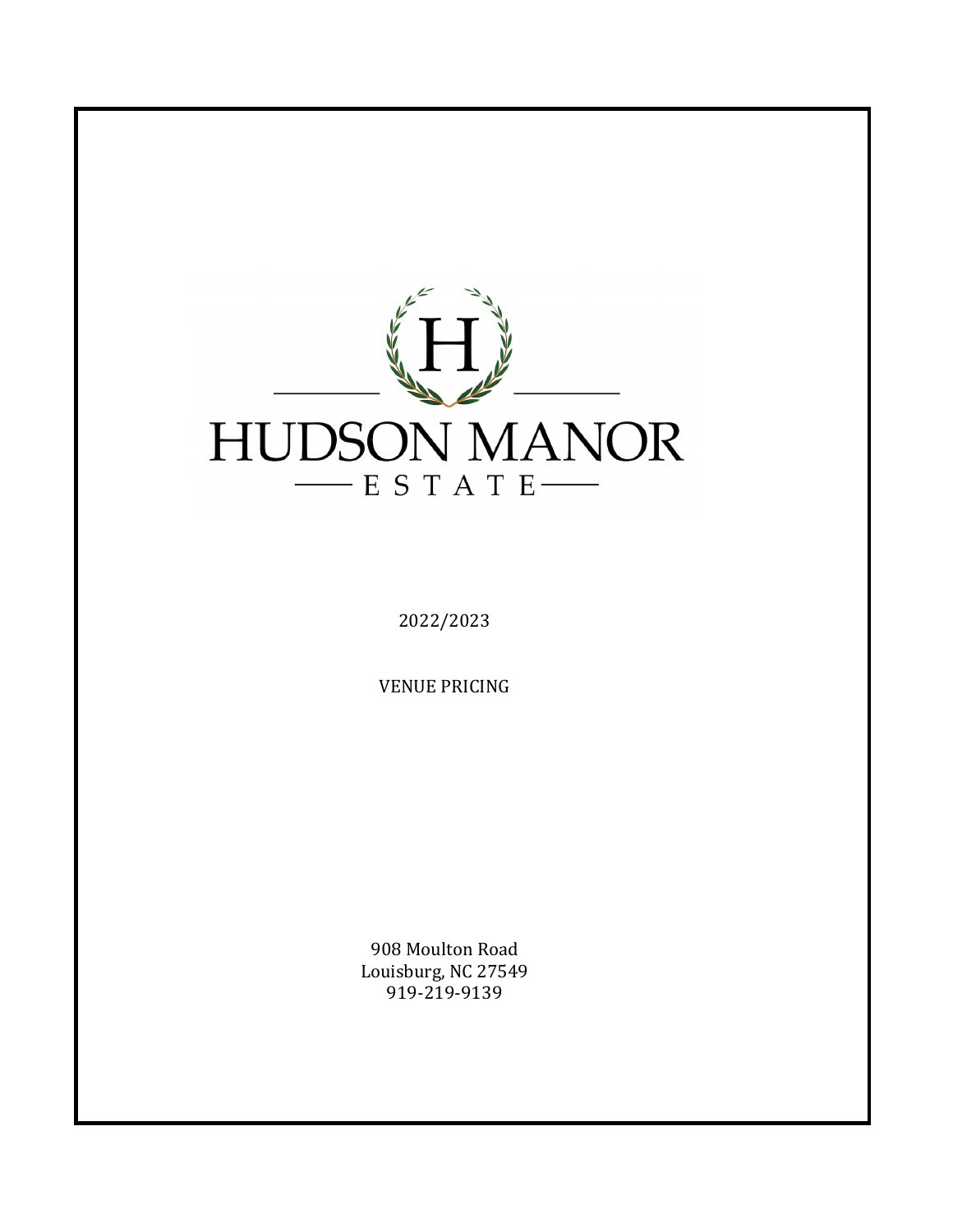

Included in your venue fee:

- Planning, Direction & Day of Coordination -18 years experience
- Invitation to scheduled Tasting Events
- Unlimited consultations with planner at the estate and by phone
- Use of Estate for portrait and/or engagement photos
- One hour rehearsal with Director
- On-site parking with attendants
- Ladies & Men's Dressing rooms in the Manor House
- Light refreshments served while dressing
- White folding padded seat chairs for ceremony (up to 180)
- Covered Veranda offered in Premium & Mid-Season months
- On site Wedding Chapel used year around and as Covered Veranda ceremony bad weather option
- Set up, breakdown and clean up
- Exclusive use of Estate on your wedding day
- Cushioned lounge seating under attached covered porch
- Edison string lighting in trees surrounding the Grand Ballroom and Covered Veranda
- Guest tables with gold Chiavari chairs, cocktail tables and accent tables from our stock
- Your choice of colored full length guest table linens & napkins for round tables from CE Rentals Tier One Package, 2 Farm Tables
- 16 LED wall wash lights set to color of your choice in Grand Ballroom
- Use of Lanterns with led candles and 4 large silver candelabras plus other stock decor
- Dinnerware, silverware, stemware, glassware, cake knife
- Complimentary cake cutting service
- Complimentary bottle of Champagne for toasting

## Add: DJ, Photographer, Photo Booth, Florist, Baker, Officiant, Videographer, you name it, to make your package an ULTIMATE ALL INCLUSIVE

\*Above venue fee inclusions based on a full service package, some custom packages may not include all of the above *\*Full Packages Include 3 hours Manor House dressing time, plus 4.5 hours for Ceremony & Reception. Please refer to your chosen package for hours on site as times may vary with custom packages*